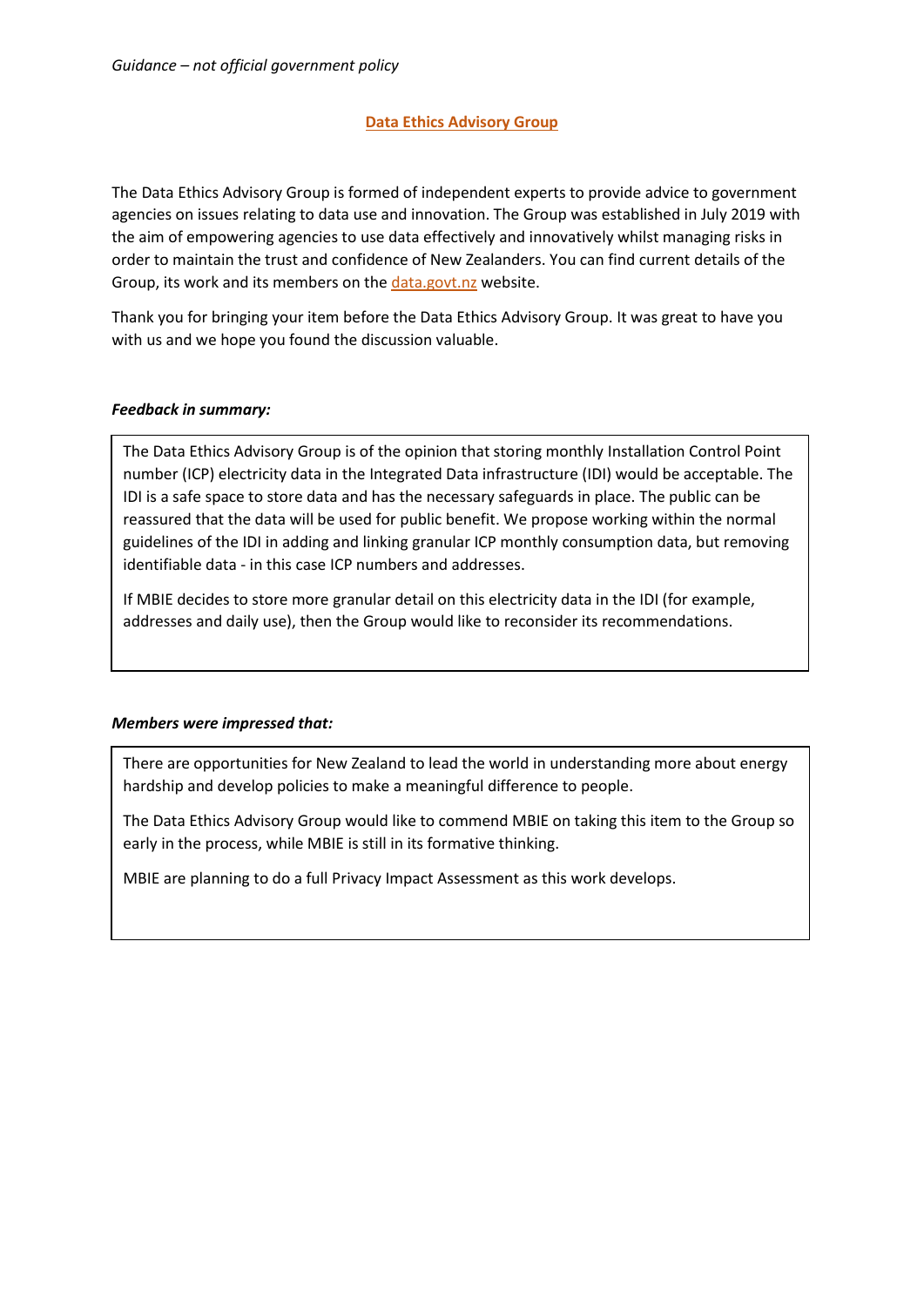## *Members had concerns that:*

The Group is concerned around the granularity of the data that would be added to the IDI and understands it will be monthly ICP data. ICP data is Personal Identifiable Information (PII) data (at the household level) as it directly ties to an address (one or more at each address). ICP identifiers should not be added to the IDI.

The Group understand that electricity providers have concerns about how the data will be treated if it is added to the IDI. While the IDI has strict protocols for access, anonymisation of data for analysis, and disclosure control, once the data is in the IDI, it will be available to be used for a range of other research by IDI users.

## *Members recommend:*

MBIE's preferred approach is to engage with retailers and seek permission to pass this data from the Electricity Authority (EA) to Stats NZ. The Group supports this approach and recommends for the data to be stored in the IDI, as long as the appropriate safeguards are set up. The Group suggests that the energy hardship working group should be established before adding the data to the IDI.

For the data to be really useful in the IDI, it should be linked to the other data in the IDI - which has PII stripped out. Once linked, the ICP numbers should be stripped out. This means that granular linked data is in the IDI, but it is de-identified. Researchers can then analyse the IDI data by itself or in combination with other data, but without access to PII. We propose working within the normal guidelines of the IDI in adding and linking granular ICP monthly consumption data, but removing identifiable data - in this case ICP numbers and addresses. This will maximise the potential benefits and minimize (privacy) risks.

# *Members noted:*

ICP data is effectively data on household level. ICPs and addresses are currently published in a searchable database (individually), ie via the registry hosted on the EAs website. This means that even though the address is effectively published, it is low level usage data.

A privacy impact assessment will be done before adding the data to the IDI.

MBIE also asked for guidance on how it should engage with stakeholders, but the Group did not feel they had enough information to be able to provide advice on this.